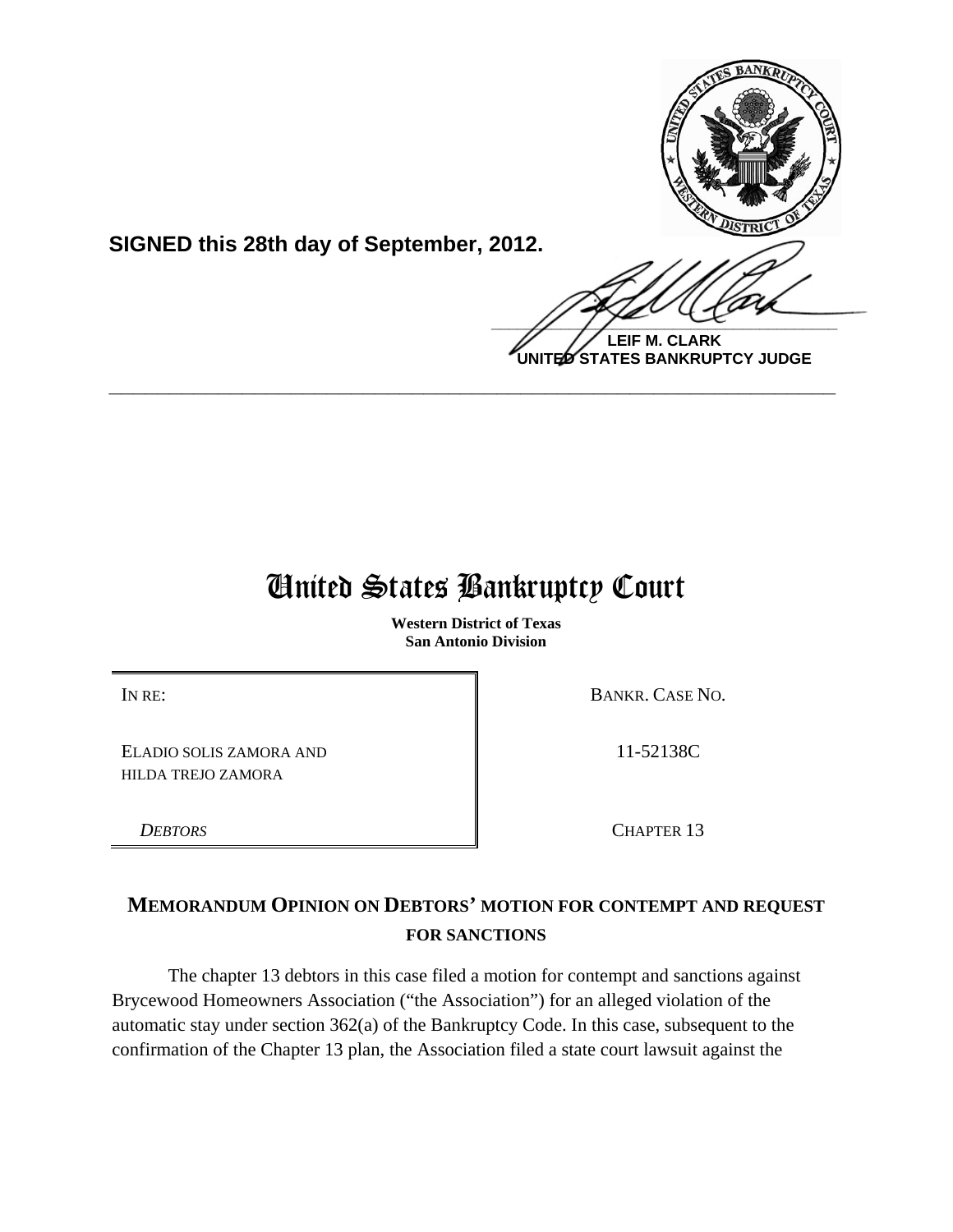Debtors to recover post-petition homeowner association's assessments<sup>1</sup>, and the Debtors claim that this constituted a willful violation of the automatic stay because the Association knew of the Debtors' bankruptcy petition. In response, the Association asserts that the automatic stay does not apply to the Association's attempt to collect post-petition HOA assessments because assessments that accrue post-petition are post-petition debts and are thus not subject to the automatic stay.

This Court in *Beeter* held that post-petition actions taken by a homeowners association in pursuit of collection of post-petition assessments did not violate the automatic stay because those assessments that accrued post-petition were not pre-petition claims. *See Beeter v. Tri-City Property Management Services, Inc.*, 173 B.R. 108 (Bankr. W.D. Tex. 1994). Significantly, however, *Beeter* did not decide—at least explicitly—whether the attorney's fees incurred to collect post-petition assessments are themselves *post-petition* debts that are not subject to the automatic stay.<sup>2</sup> This issue is particularly important here because the case involves attorney's fees that far exceed the underlying post-petition assessments.<sup>3</sup> Particularly, in this case, the Debtors allege that the Association acted in bad faith by incurring the attorney's fees and allowing them to be accrued to the point beyond the control of the Debtors, especially when the underlying post-petition assessments at stake were relatively small. $4$  The only issue before this Court is whether the post-petition attorney's fees incurred to collect post-petition assessments are also part of *post-petition* assessments that this Court in *Beeter* held were post-petition debts and not subject to the automatic stay.

 <sup>1</sup> The Association holds a valid lien against the Debtors' homestead pursuant to the Declaration of Covenants, Conditions, and Restrictions recorded in the Official Public Records of Real Property of Bexar County, Texas. Pursuant to the Declaration, the Property was made subject to assessments and a lien was established on the Property to secure the payment of said assessments, including interest, late fees, and costs of collection (including but not limited to reasonable attorney's fees). *See* Debtors' Exhibit #8.

<sup>&</sup>lt;sup>2</sup> Collection of prepetition debts is of course barred. *See* 11 U.S.C. 362(a)(1), (2). Though the fees accrued postpetition, the claim for the fees may have arisen prepetition. *See In re Chateaugay*, 944 F.2d 997 (2d Cir. 1991). Hence the dispute.

 $3$  Defendant's exhibit #3 shows the current post-petition balance of \$1930.70 (as of July 9, 2012), which includes the following:

 <sup>\$102.80 ------</sup> Itemized on attached post-petition HOA ledger

 $$90.00$  --------  $3<sup>rd</sup>$  Quarter 2012 assessment that accrued on July, 2012

 <sup>\$1250.00 ----</sup> Attorney fees incurred post-petition

<sup>\$477.90 ------</sup> Filing fee and expenses incurred post-petition

Following the first demand letter sent by the Association, the Debtors sent a check in the amount of \$285.09. This check was negotiated and applied to the Debtors' account and the post-petition HOA ledger shows, excluding attorney's fees, a balance of \$4.08 as of January 31, 2012.

The Texas Legislature in its 2011 legislative session, concerned with homeowners associations' abusive collection practices, amended law relating to payment and collection of assessments and other charges owed to a property owners' association and foreclosure of a property owners' association assessment lien. *See, e.g*., Tex. H.B. 1228, 82nd Leg., R.S. (2011) (codified at Tex. Prop. Code §§ 209.003-0092). For example, Section 209.0063 requires that associations apply owners' payments in the following order: (1) delinquent assessments; (2) current assessments; (3) attorney fees and collection costs associated with delinquent assessments; (4) other attorney fees; (5) fines; (6) other amounts. Tex. Prop. Code Ann. § 209.0063. Section 209.0092 requires that all associations pursuing foreclosure must go through an expedited judicial foreclosure process. Tex. Prop. Code Ann. § 209.0092.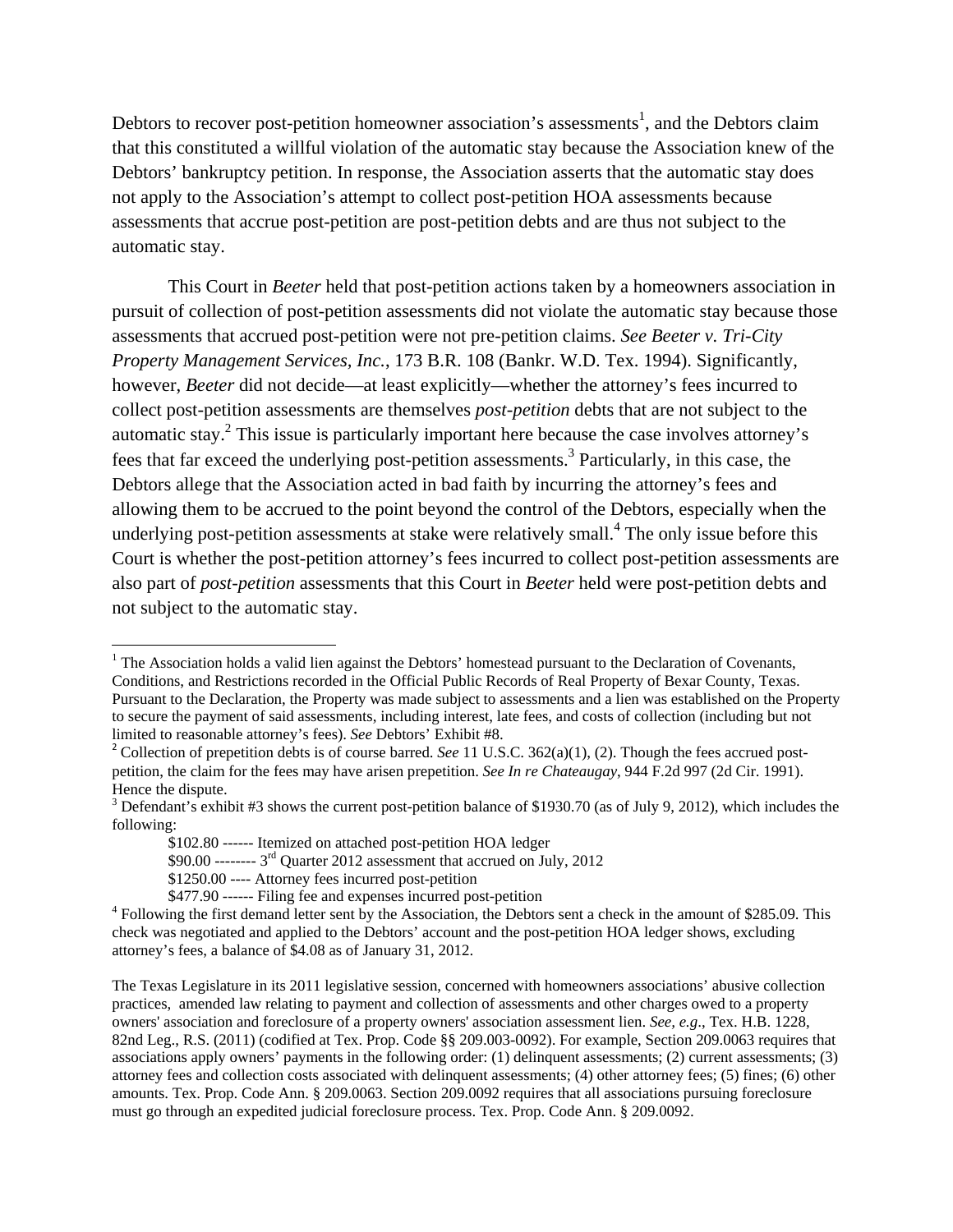## *ANALYSIS*

#### *I. Willful Violation of the Automatic Stay*

"The imposition of sanctions or damages for a willful violation of the automatic stay requires a showing that (1) the conduct at issue constituted a violation of the automatic stay; (2) the violation was willful; and (3) the debtor was injured as a result of the violation." *Hamrick v. United States* (*In re Hamrick*), 175 B.R. 890, 893 (W.D.N.C. 1994); *Foreston Coal Int'l, Inc. v. Red Ash Coal & Coke Corp.* (*In re Red Ash Coal & Coke Corp*.), 83 B.R. 399, 403 (W.D. Va. 1988). Thus, to impose sanctions, there must first be an action that constitutes a violation of the automatic stay under Section 362(a).

#### *II. Section 362(a) and Post-Petition Assessments*

 "For there to be a stay violation, there must be, for present purpose, an attempt to 'recover a claim against the debtor that arose before the commencement of the case'" *Beeter*, 173 B.R. at 123 (quoting 11 U.S.C. § 362(a)(1) & (a)(6)). The Bankruptcy Code does not prohibit the commencement of a lawsuit to collect a post-petition debt. *See* 11 U.S.C. §362(a). Homeowners association fees assessed after the filing of a voluntary petition in bankruptcy are post-petition debts, not pre-petition debts. *River Place East Housing Corp. v. Rosenfeld* (*In re Rosenfeld*), 23 F.3d 833, 837 (4th Cir. 1994), *cert. denied*, 513 U.S. 874, 115 S. Ct. 200, 139 L. Ed. 2d 131 (1994), *reh'g. denied*, 513 U.S. 1035, 115 S. Ct. 622, 130 L. Ed. 2d 530 (1994); *Beeter*, 173 B.R. at 122-23; *In re Schechter*, 2012 Bankr. LEXIS 3796 (Bankr. E.D. Va. Aug. 16, 2012). In *Beeter*, concluding that the covenant to pay assessments runs with the land, this Court said:

Each new month's ownership carries with it a new personal liability, arising out of the equitable servitude that burdens that ownership. As such, the liability does not arise 'as of' the day the debtor acquires the property, but 'as a result of' the fact that, on the first of any given month, the debtor is the current owner of the property. The assessments, then, are not 'rooted in the pre-bankruptcy past' but rather are rooted in the estate in property itself. *Id*. at 122.

 Thus, the automatic stay under Section 362(a) does not apply to the Association's attempt to collect post-petition assessments because those post-petition assessments are post-petition debts. However, "the right to undertake collection activity, including filing a lawsuit, to collect a post-petition debt does not allow all collection activities." *Montclair Prop. Owners Ass'n v. Reynard* (*In re Reynard*), 250 B.R. 241, 245 (Bankr. E.D. Va. 2000). The automatic stay prevents "any act to create, perfect, or enforce any lien against property of the estate", and "any act to obtain possession of property of the estate or of property from the estate or to exercise control over property of the estate." 11 U.S.C. § 362(a)(4) & (a)(5). "Consequently, a postpetition creditor who has the right to initiate a suit against a debtor and obtain a judgment for a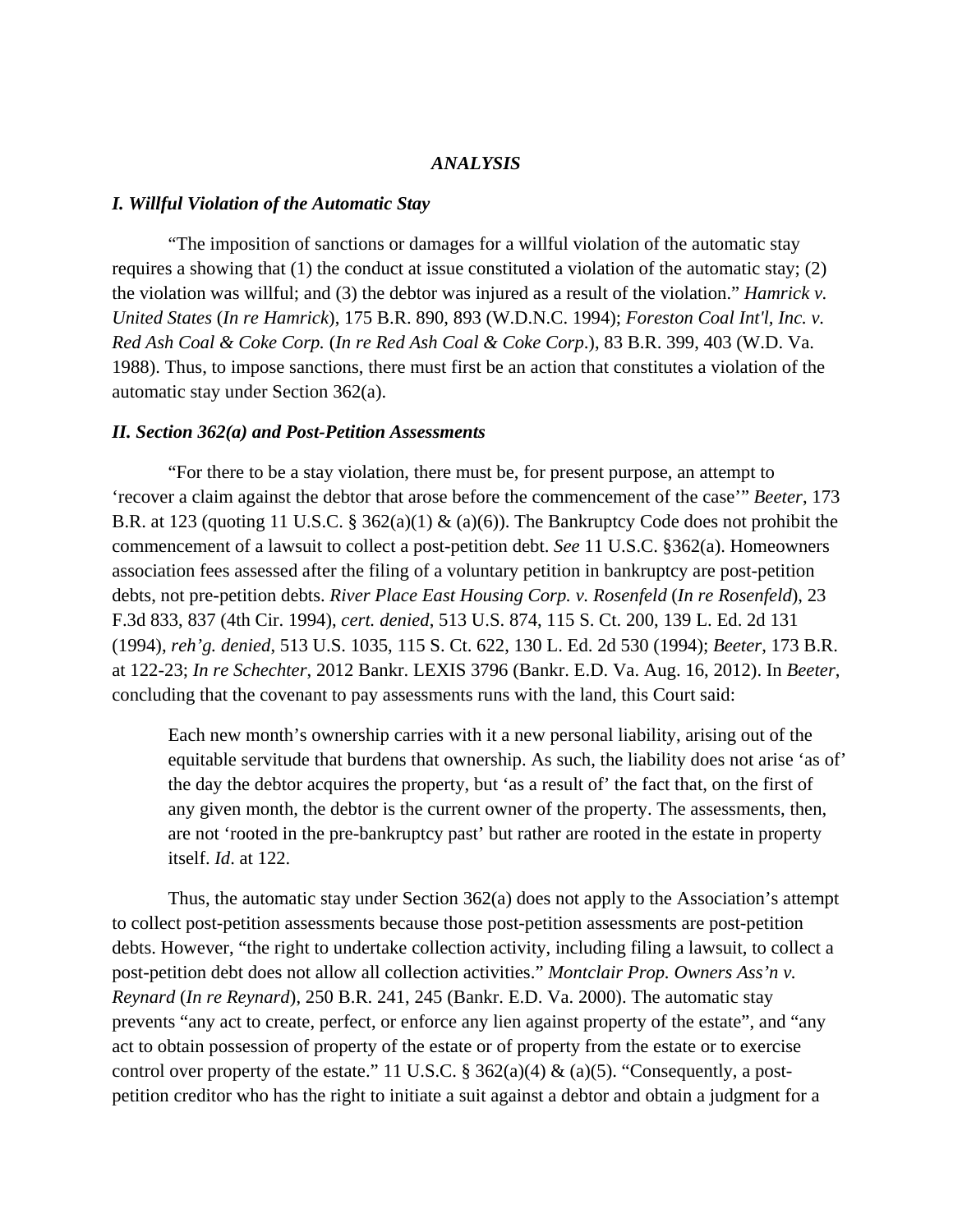post-petition debt without violating the automatic stay may not have recourse to execute on all assets that would have been, but for the filing of a chapter 13 petition, property of the debtor. Recourse is limited to property that is not property of the estate." *Montclair*, 250 B.R. at 245. Following these authorities, in this case, the Association does not need relief from the automatic stay to pursue a state lawsuit to collect post-petition assessments, prosecute that suit to judgment and to enforce that judgment against property that is not property of the estate (such as exempt property).

## *III. Post-Petition Attorney's Fees*

 The issue remains whether the post-petition attorney's fees are part of post-petition assessments. First, the term "assessments" are broadly defined in Texas Property Code. Section 82.113 of the Property Code, which applies to a condominium association, defines "assessments" as "regular and special assessments, dues, fees, charges, interest, late fees, fines, *collection costs*, *attorney's fees*, and *any other amount* due to the association…" Tex. Prop. Code Ann. § 82.113(a) (Vernon 2012) (emphasis added).<sup>5</sup> Section 209.002, which generally applies to other homeowners associations in a residential subdivision, defines "assessments" as "a regular assessment, special assessment, or *other amount* a property owner *is required to pay* a property owners' association under the dedicatory instrument or by law." Tex Prop. Code Ann. §  $209.002(1)$  (emphasis added). <sup>6</sup> The definition of "assessments" in Texas Property Code is broad enough to encompass attorney's fees incurred to collect assessments.

 Second, after *Beeter*, Congress in 1994 added Section 523(a)(16), which provides in pertinent part that "a discharge…does not discharge an individual debtor from any debt for *a fee or assessment that becomes due and payable after the order for relief* to a membership association with respect to the debtor's interest in a unit that had condominium ownership, in a share of a cooperative corporation, or a lot in a homeowners association." 11 U.S.C. § 523(a)(16) (emphasis added).<sup>7</sup> "It appears that § 523(a)(16) was intended to preempt any argument that postpetition fees and assessments should be considered prepetition obligations because they relate to the prepetition past when the debtor acquired the condominium unit and accepted

<sup>&</sup>lt;sup>5</sup> Condominium is a "creature of statute" *Winkelman v. Toll*, 661 So. 2d 102, 105 (Fla. Dist. Ct. App. 1995). Section 82.051 of the Texas Property Code provides that "a condominium may be created under this chapter only by recording a declaration." Tex. Prop. Code Ann. § 82.051. Texas law provides, with great particularity, the required contents of condominium declarations. *See* Tex. Prop. Code Ann. §§ 82.001-82.164 ("the Uniform Condominium Act").

<sup>&</sup>lt;sup>6</sup> "Dedicatory instrument" means each governing instrument covering the establishment, maintenance, and operation of a residential subdivision. The term includes restrictions or similar instruments subjecting property to restrictive covenants, bylaws, or similar instruments governing the administration or operation of a property owners' association. Tex. Prop. Code Ann. § 209.002(4).

<sup>&</sup>lt;sup>7</sup> In 2005, the Bankruptcy Abuse and Consumer Protection Act ("BAPCPA") amended § 523(a)(16) to include homeowners' associations. BAPCPA was also intended "to broaden the protection accorded to community associations with respect to fees or assessments arising from the debtor's interest in a condominium. . . ." *In re Barr*, 457 B.R. 733, 736-738 (Bankr. N.D. Ill. 2011) (quoting H.R. Rep. No. 109-31, at 68 (2005), *reprinted* in 2005 U.S.S.C.A.N. 88).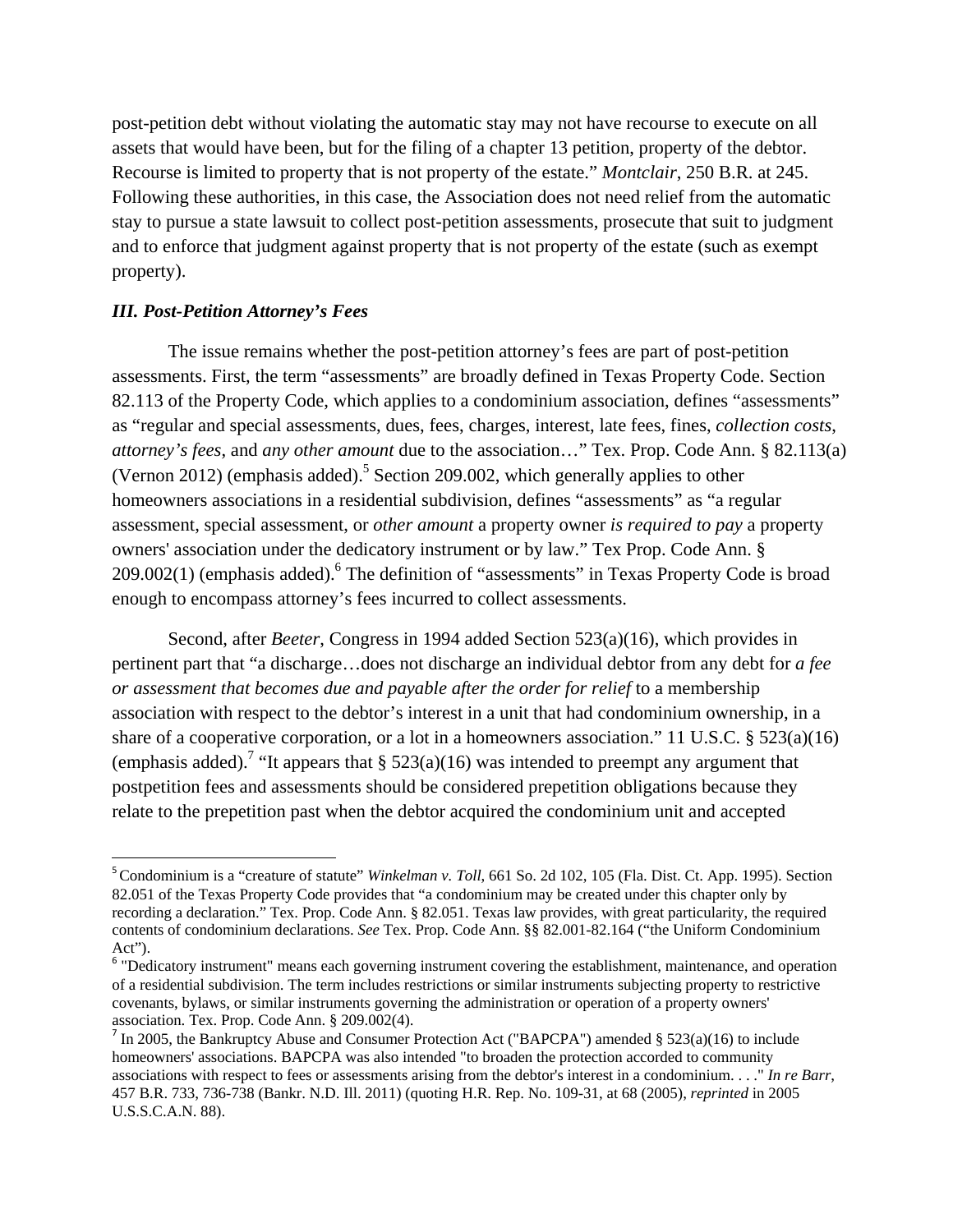responsibility to pay assessments." *In re Ames*, 447 B.R. 680, 682 n.3 (Bankr. D. Mass. 2011). The bill's sponsors intended "that the debt be nondischargeable if the debtor enjoyed the benefits of post-petition ownership." *Old Bridge Estates Cmty. Ass'n, Inc. v. Lozada* (*In re Lozada*), 214 B.R. 558, 562 (Bankr. E.D. Va. 1997). "The legislative history indicates congressional concern that the burden from unpaid assessments by bankrupt debtors who continue to own, occupy, or benefit from their units post-petition not be effectively borne by the other unit holders and owners in the building." *In re Barr*, 457 B.R. 733, 736-738 (Bankr. N.D. Ill. 2011) (citing 140 Cong. Rec. S14750-01 (daily ed. Oct. 7, 1994) (statements of Sen. Heflin)).

 Third, case law supports the Court's view that post-petition attorney's fees incurred to collect post-petition assessments are post-petition debts. In *Moreno*, a post-petition default judgment that the association obtained against the debtor in a state court included attorney's fees and interest that had accrued on account of both the post-petition and pre-petition assessments. *See In re Moreno*, 2012 Bankr. LEXIS 3798 (Bankr. E.D. Cal. Aug. 15, 2012). The court in *Moreno* held that, "with the discharge injunction in place, the association was prohibited from recovering any attorney's fees relating to the collection of pre-petition debt" because those attorney's fees constituted "a *pre-petition debt*." *Id*. The association was "still entitled to recover post-petition attorney's fees." *Id*. Likewise, *Montclair* said: "some of the time entries suggest that the full amount claimed should not be awarded. One series of time entries reflected a court appearance after the filing of the petition in this case for pre-petition association fees. To the extent that actions were taken in violation of the automatic stay, they cannot form the basis for compensation." *Montclair*, 250 B.R. at 250, n.10.<sup>8</sup> By allowing associations to go forward with the collection of post-petition attorney's fees, but not pre-petition attorney's fees, the courts were impliedly saying that an association's attempt to collect post-petition attorney's fees incurred to collect only post-petition assessments violated neither the discharge injunction nor the automatic stay.

#### *IV. "Reasonable" Post-Petition Attorney's Fees*

 A court still reserves the right to determine the "reasonableness" of post-petition attorney's fees. The amount to be awarded as attorney's fees is "principally a matter of state law and should be left to the state court to determine in the first instance." *Id*. For example, the court in *Montclair* was concerned that: (1) "the attorney's fees sought are more than three times the amount in controversy"; (2) "the actions for which compensation is sought for attorney's fees should have been accomplished by non-attorneys at significantly reduced expense"; and (3) "reconciling a homeowner's account generally does not require the skills of an attorney." *Id*. However, the court concluded that "the resolution of these matters is best left to the state court which deals with them on a routine basis." *Id*.

<sup>&</sup>lt;sup>8</sup> In *Montclair*, like the case here, the association requested attorney's fees of \$1277.00 to collect \$411.25 postpetition assessments. *Montclair*, 250 B.R. at 244.